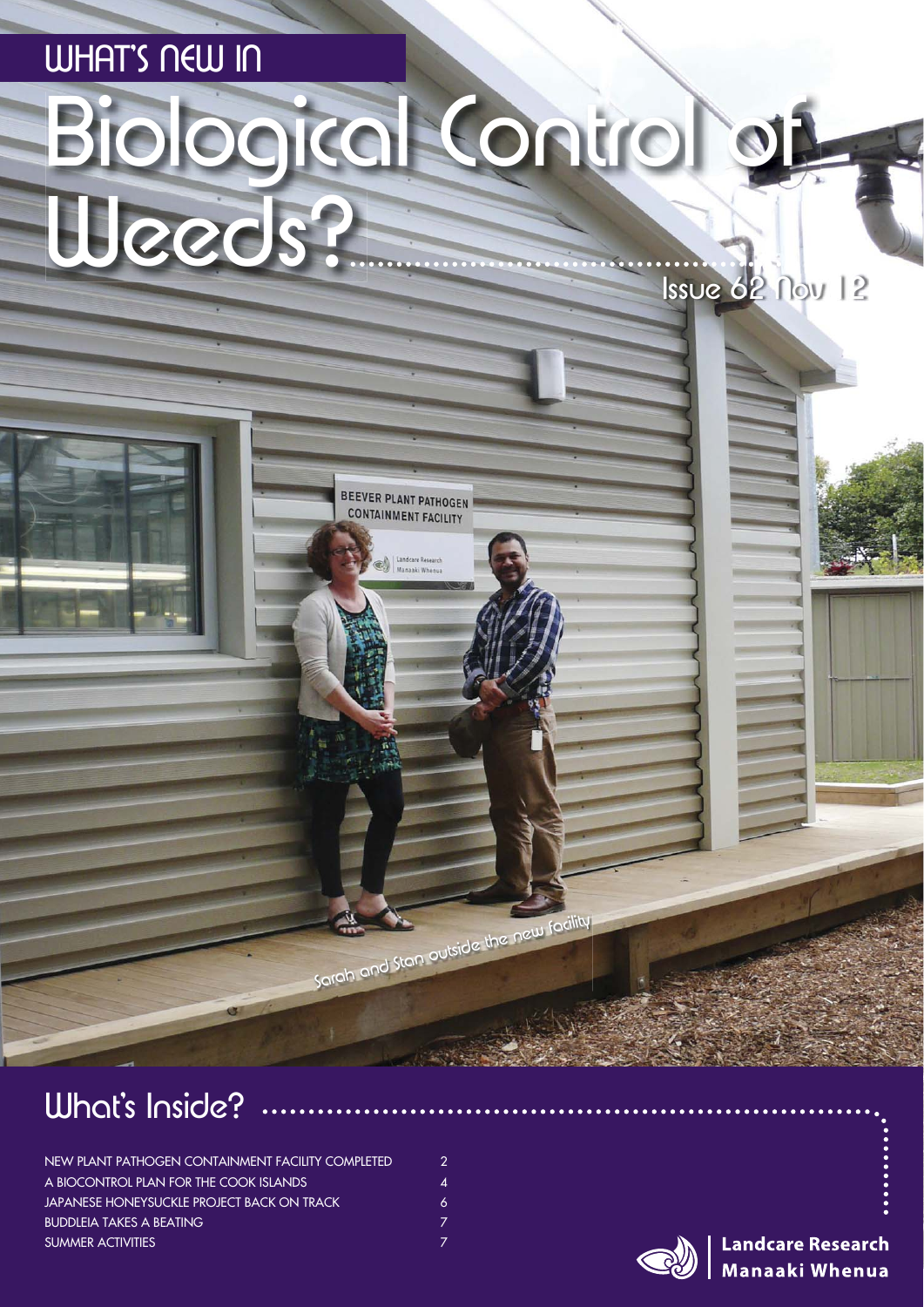Landcare Research's new 'state of the art' transitional and containment facility for plant pathogens and invertebrates is now open and nearly ready for business at our Tamaki site in Auckland. It has been named the Beever Plant Pathogen Containment Facility in honour of the late Dr Ross Beever and his wife Dr Jessica Beever. Ross made significant contributions to fungal taxonomy, genetics, plant pathology and the conservation of New Zealand's flora, and Jessica is continuing to document and aid the conservation of New Zealand bryophytes (for more details see box on page 3). The \$2.2 million dollar building, the first and only one of its kind in New Zealand, was officially opened in Auckland on 1 November by Jessica and her whānau. There was a small dawn ceremony to bless the building, followed by the official opening and viewing opportunity a few hours later.

The newly constructed facility will be a huge boost to our weed biocontrol programmes, which until now have had to rely on overseas facilities and collaborators to undertake any work involving plant pathogens. It has often been challenging to find suitably experienced people with time to undertake the work in other countries – good plant pathologists seem to be in short supply! It has also been difficult to organise the plants needed for testing overseas, as they are often not available locally. Even when permits to ship plants have been straightforward to acquire (note some have taken more than a year) some species have not survived the shipping process well or thrived under overseas conditions. Some

of the facilities available overseas have also been limited meaning that only a few species of plants could be tested at one time. All these factors have caused frustrations, delays and additional costs. "Now that our own staff can do this work here in a world-class facility it will be much more straightforward to tackle some projects," said plant pathologist Sarah Dodd, who has been a key player in its development. Some work that was previously unfeasible can also now be considered. For example, the Brazilian yellow leaf spot fungus *(Kordyana* sp.), which attacks tradescantia (*Tradescantia fluminensis*), requires plant-to-plant infection, so obtaining safe, clean material for release could not be done without access to a containment facility in New Zealand, since none is available in Brazil.

"As well as weed biocontrol studies the facility will also be suitable for safely undertaking research into exotic plant pathogens that pose a threat to native flora (e.g. kauri dieback PTA) or other desirable plant species (e.g. kiwifruit PSA bacterium)," explained Stan Bellgard, who has also played a key role in its design. Other research organisations have shown an interest in using the building and access will be made available, where possible, to the Ministry for Primary Industries (MPI), other CRIs, universities, overseas research institutes, businesses, and private individuals.

Although the facility will primarily be used to securely hold and study microorganisms associated with plants, it can also be

> used to hold invertebrates if required (e.g. if the Miller Invertebrate Containment Facility at Lincoln is at capacity, or where projects would be better done from Auckland such as developing biocontrol for weeds that don't occur in the South). All imported material entering the facility must have approval from the Environmental Protection Agency, under section 40 of the Hazardous Substances and New Organisms (HSNO) Act 1996, as well as approval to import into containment from MPI, granted under the Biosecurity Act 1993. MPI also audits the facility, initially to certify that it is fit for purpose, and then at least annually to check for compliance with regulations.

One of the key features of the facility is the ability to grow plants in sealed glasshouses

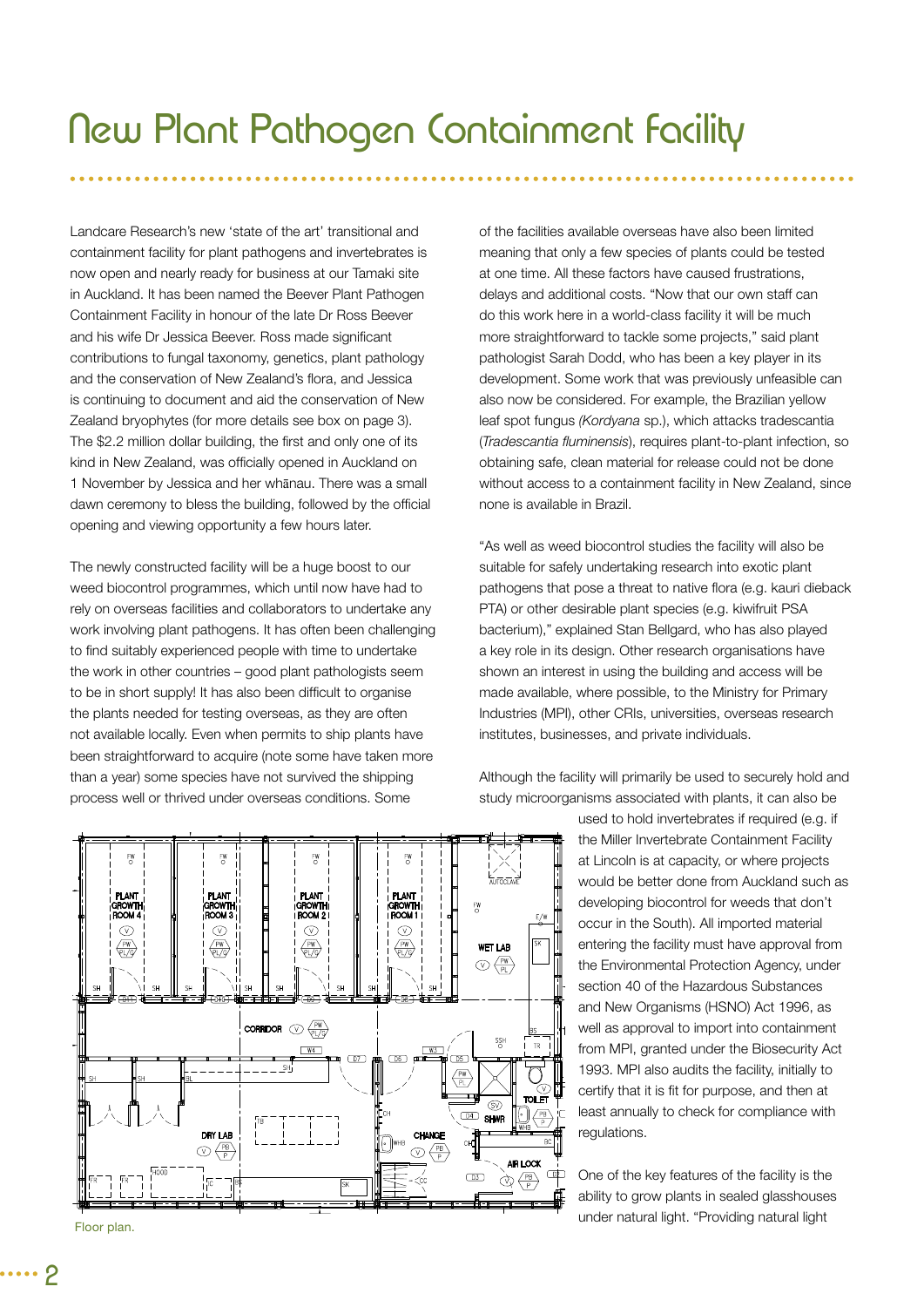is very important so that growing conditions match those expected in the field and help to maintain healthy host plants. "Rust fungi, for example, often need natural light to sporulate and remain viable," explained Sarah.

A detailed manual for the running of the facility has been prepared by Sarah and this describes the quality assurance systems in place to achieve a level of physical containment for plant pathogens – which have a higher risk of escape than invertebrates. The security, emergency and maintenance procedures are also provided in the manual, which is reviewed annually to reflect any changes in standards. Some of the specialised features include HEPA filters to clean the air circulating in the glasshouses and laboratories, sterilisation (using heat treatment) of all waste water before it joins regular waste water, and the ability to autoclave all solid-waste material and packaging before it is removed from the facility. There is also an air-locked entrance room containing an insect light trap, which operates continuously. This leads to a changing room, used for dressing into and out of containment clothing, as well as a decontamination shower. There are wet and dry laboratories in addition to the four plant growth rooms, which have individual air-conditioning systems. The direction of air flow is controlled to ensure the containment of airborne spores and insects within the facility and that there is no cross-contamination between plant growth rooms. All walls, ceilings, light fittings and floors have been constructed so that they are completely sealed and can be decontaminated easily.

Access to the plant growth rooms and glasshouses is strictly limited to authorised personnel only who have been specifically trained in microorganism and invertebrate containment procedures. Authorised users are required to read and understand the facility's manual and pass a training test before being allowed access. Small groups of visitors may only be taken into the lower-containment-level parts of the building (wet and dry laboratories and corridor), but even then cannot take anything with them (cameras, jerseys, coats, bags/cases, hats, notebooks etc.).

As soon as the final checks are completed to ensure the facility is running properly, and all the paperwork is in place, we will import the first inhabitants, hopefully before Christmas. These are likely to be the newly approved lantana rusts (*Puccinia lantana* and *Prospodium tuberculatum*), allowing releases to begin in the New Year.

Watch a video about the opening (http://www.youtube.com/ landcareresearch)

CONTACT: Sarah Dodd dodds@landcareresearch.co.nz



Jessica Beever declares the facility open.

### Ross and Jessica Beever

This facility is named in honour of a very special couple, Dr Jessica Beever and the late Dr Ross Beever, who have given decades of valued contribution to Landcare Research, to DSIR, and to the community.

Botanist Jessica specialises in taxonomy of New Zealand's mosses and, through her papers, books and illustrations, is recognised nationally for her expertise. Currently she is collaborating to prepare a complete flora of New Zealand mosses. Jessica has been a Research Associate of Landcare Research since its inception in 1992. Earlier, some of her Landcare Research colleagues benefited from her lecturing role at the University of Auckland. She shares her awareness of her whakapapa and her passion for te reo and waiata with all colleagues here at Tamaki.

The late Ross Beever (1946–2010) was a mycologist, plant pathologist, fungal geneticist, botanist, and mentor to many. Ross is remembered for many achievements including his research on the destructive *Botrytis* disease of grapes, identifying the causes of cabbage tree decline and kauri dieback, and describing the truffle-like fungi of New Zealand. He also co-led establishment in 1986 of the still-continuing annual NZ Fungal Foray. Ross's astute observational skills, insight, and clarity of thought combined in the production of an extensive list of high quality research publications in multiple fields.

Although botany was a hobby for Ross, he and Jessica have for decades been key members of the Auckland Botanical Society, with Ross awarded life membership. They also were active members of the Offshore Islands Research Group. Ross's role in ensuring the survival of the world's then rarest plant, *Pennantia baylisiana,* is commemorated with a dedicated tree "Te Hokingamai" planted at the entrance to the main Landcare Research building at Tamaki.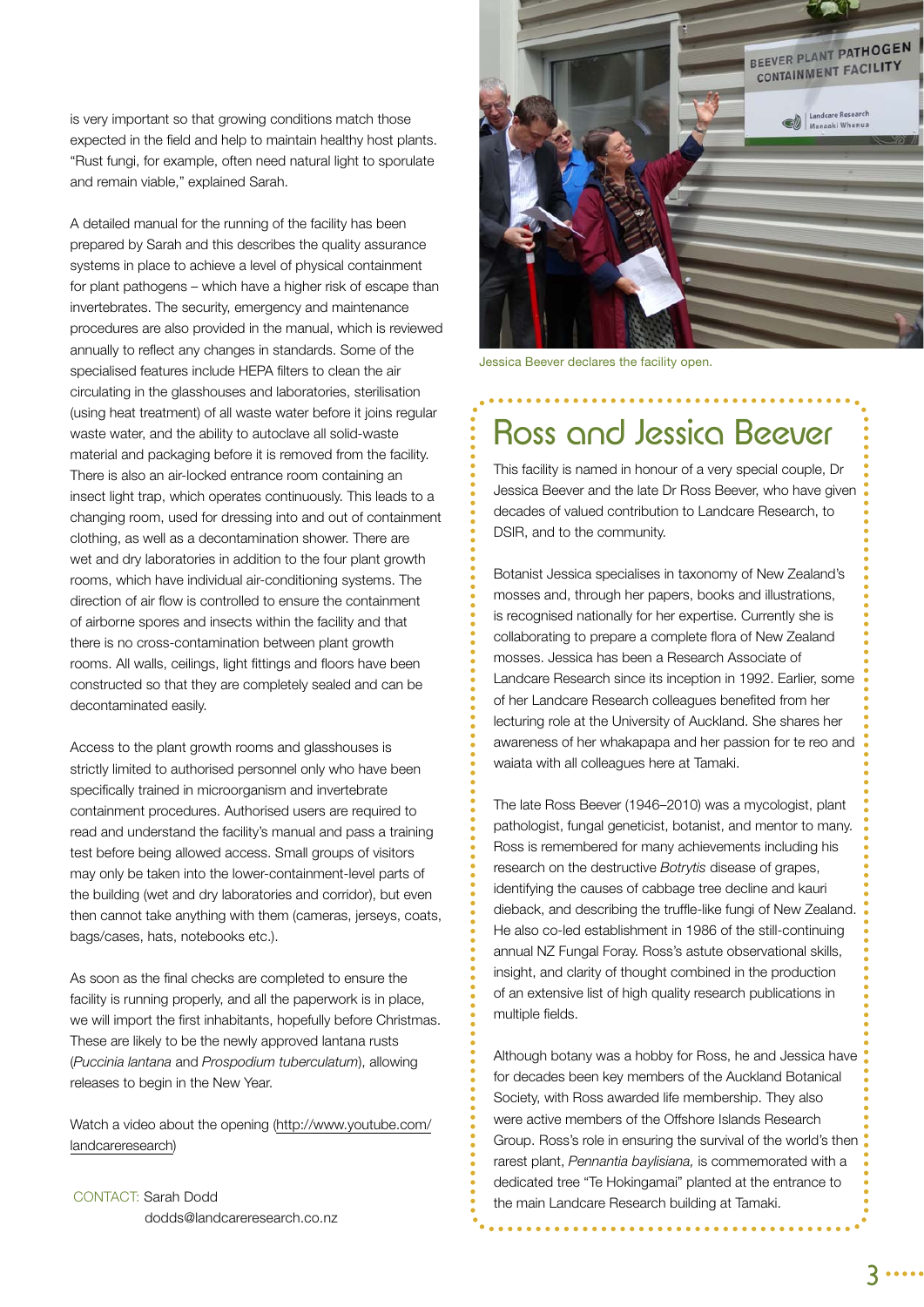A heightened awareness of the seriousness of weed problems in the Pacific region, following the Pacific Biocontrol Strategy Workshop that we hosted in 2009, has led Sarah Dodd and Quentin Paynter to scope out the opportunities for boosting weed biocontrol in the Cook Islands. The Cook Islands comprise 15 islands, the largest being the well-known holiday destination, Rarotonga. Rarotonga is known for its lush tropical vegetation that contains many plant species indigenous to the region.

Sadly, much of the Cook Islands' natural habitats and agricultural land are being threatened by invasive weeds, many of which were brought to the island for their ornamental value, as edible fruit, or as a timber species. Like here in New Zealand, there are now more introduced plant species in the Cook Islands than indigenous species. Not only are the weeds threatening native biodiversity and many traditional cultural practices, but also the sustainable development of the island group. In particular, a suite of woody vines (*Cardiospermum grandifl orum, Merremia peltata, Mikania micrantha and Passiflora rubra*) are smothering trees, causing massive deforestation and replacing the native forest with impenetrable vine thickets. There are concerns that this may have a devastating impact on natural watershed systems and consequently on the economy and quality of life of the islands. Unfortunately increasing tourism and global trade are likely to result in even more unwanted introductions down the track.

With funds provided by New Zealand's Ministry of Foreign Affairs and Trade (MFAT), Sarah and Quentin have recently scoped out a 5-year plan for developing weed biocontrol in the Cook Islands. They travelled to the Cook Islands to meet with regional experts involved in agriculture (forestry, horticulture, livestock), biodiversity conservation and biosecurity. At a workshop these experts provided key information needed to identify the best and worst biocontrol targets using a prioritisation framework we developed initially for Australia.

Fifty-two weeds were discussed at the workshop. Nine were rejected from further consideration because they had some desirable properties (e.g. edible fruit or cultural importance) so there would likely be opposition to any biocontrol attempts. A further two species, the giant sensitive plant (*Mimosa diplotricha*) and lantana (*Lantana camara*), were also removed from the list because they are already well controlled by biocontrol agents that have been introduced to the Cook Islands. "Successful biocontrol projects like these really help to pave the way for other biocontrol efforts," noted Sarah.

The panel of experts then ranked the remaining 41 plants as either "hot", "warm" or "cold" depending on how important they thought it was to control the plant. This was used to develop a weighted weed importance score that was combined with a biocontrol feasibility score and offset against the effort that it would take to complete the programme, to come up with an overall score. "Plants with existing biocontrol programmes in other countries are obviously cheaper targets because much of developmental work has already been done," explained Quent.

The 15 weeds with the highest total scores and which are therefore the top biocontrol targets are listed in the table on the next page. Quentin notes, "This scoring scheme still allows some species of lower importance, such as broom weed (*Sida rhombifolia*), to rank quite highly." This highlights the need to trade off the minor benefits of targeting weeds that are of relatively low importance, but have a high chance of successful control, with targeting weeds that are of high importance (potentially major benefits) but a lower chance of successful control. This was a cause for much discussion and the panel concluded that (assuming costs were comparable between plant species) they preferred to work on plants that were of higher importance but had a lower feasibility of successful biocontrol.

For this reason peltate morning glory (*Merremia peltata*), initially ranked only 15<sup>th</sup>, has made the final eight species chosen for inclusion in the 5-year plan. This vine is a highly problematic weed that can climb over and smother trees up to 20 m tall, but there is uncertainty regarding its status in Rarotonga and the wider Pacific region. Peltate morning glory was present in Rarotonga when the first European botanists began documenting the flora but may have been an early introduction rather than a native species. We have recommended that a study of the genetics of peltate morning glory should be undertaken to determine, if possible, how and when this plant colonised the Pacific region. Only if this study can provide convincing evidence that the plant is a recent introduction to the Cook Islands should biocontrol proceed.

A number of high importance weeds are excellent prospective biocontrol targets in the Cook Islands. These include two vines: grand balloon vine (*Cardiospermum grandiflorum*) and mile-a-minute (*Mikania micrantha*); a woody shrub, strawberry guava (*Psidium cattleianum*); a grass, giant reed (*Arundo donax*); and an annual herb, cockleburr (*Xanthium pungens*). Biocontrol agents are already available for all these weeds that could be released at relatively little cost.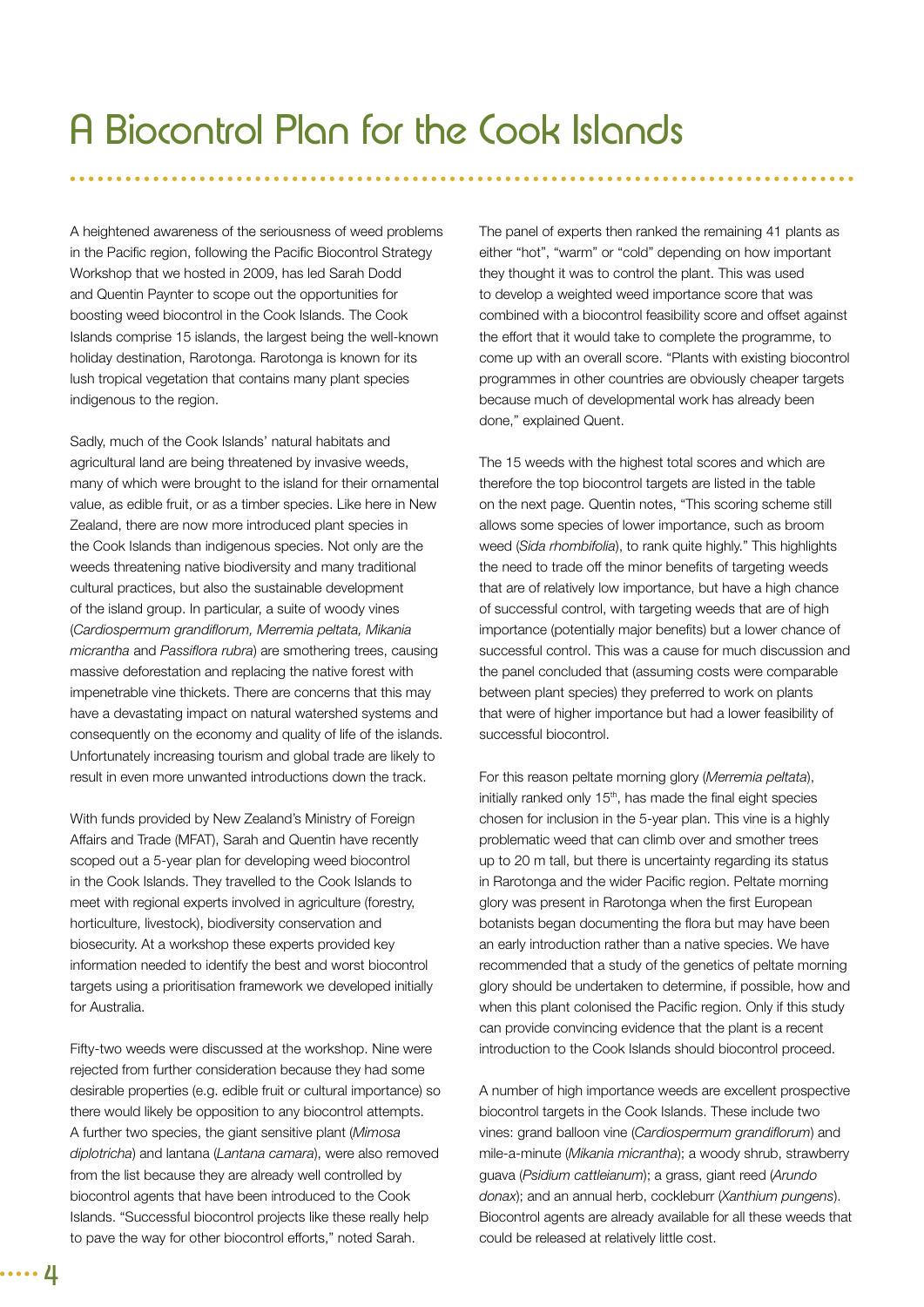Red passionfruit (Passiflora rubra) could be a more difficult biocontrol target due to the risk of a non-target attack affecting closely related Passiflora species that are cultivated for their edible fruit. However, the edible species of Passiflora grown in the Cook Islands all belong to the subgenus *Passiflora, while P. rubra belongs to the subgenus Decaloba.* Attractive *Heliconius* butterflies are a well-studied group and there is strong evidence that some species only utilise plants that belong to the subgenus *Decaloba*. Many species of *Heliconius* are readily available from suppliers for butterfly houses. So it seems likely that biocontrol of red passionfruit could proceed fairly rapidly and cheaply, without the need for extensive native-range surveys, although some host-range testing would be required.

African tulip tree (*Spathodea campanulata*) is a major invasive weed throughout the Pacific Region, for which biocontrol is predicted to have a medium feasibility. Preliminary surveys for biocontrol agents have been conducted in Ghana where this tree is native, funded by the Secretariat of the Pacific Community. Considerable investment would be required before any agents could be released in the Cook Islands but we recommend that this work should be tackled anyway.

We do not recommend starting work on any medium importance weeds withinin the next five years, with the possible exception of tree marigold (*Tithonia diversifolia*). This is currently a biocontrol target in South Africa and it may become a higher priority if researchers demonstrate that the agents currently held in containment in South Africa are adequately specific for release in the Cook Islands. Two other "medium importance" weeds (*Clerodendrum chinense*, *Ludwigia octovalvis*) are predicted to be highly feasible targets for biocontrol, but native-range surveys and host-range testing would have to be done, so they are both relatively "high effort" targets.



Gerald McCormack and Quentin Paynter looking at peltate morning glory on the edge of a coffee plantation field.

We also do not recommend starting work on any of the low importance weeds within the next five years, with the possible exception of broom weed (*Sida rhombifolia*). A biocontrol agent for this species (*Calligrapha pantherina*) could be collected in Australia at the same time as agents for cockleburr (*Xanthium pungens*) at very little extra cost, and biocontrol would almost certainly succeed.

As part of this scoping project Dr Maja Poeschko, of the Ministry for Agriculture in Rarotonga, travelled to New Zealand and spent time with our staff learning more about weed biocontrol. Maja has previously worked mostly on biocontrol for insect pests and is keen to be involved more on developing solutions for weeds. So everything is now in place to implement an exciting new weed biocontrol programme for the Cook Islands, just as soon as the necessary funding can be found, and that will be our next task…

*Many thanks to MFAT for providing the funds for this scoping project and to all those who attended the workshop and provided valuable information, especially Gerald McCormack and Maja Poeschko.* 

#### CONTACT: Quentin Paynter paynterq@landcareresearch.co.nz

Rank Weed species **Common name** F E I Total score *Arundo donax* Giant reed 93 13 100.00 180.00 *Xanthium pungens* Cockleburr 85 7 95.83 173.83 *Mikania micrantha* Mile a minute 50 12 100.00 138.00 *Cardiospermum grandifl orum* Grand balloon vine 50 14 100.00 136.00 *Passifl ora rubra* Red passionfruit 50 19 100.00 131.00 *Spathodea campanulata* African tulip tree 50 21 100.00 129.00 *Psidium cattleianum* Strawberry guava 50 12 85.00 123.00 *Sida rhombifolia* Broom weed 99 8 30.00 121.00 *Clerodendrum chinense* Honolulu rose 80 29 52.50 103.50 *Ludwigia octovalvis* Willow primrose 77 25 46.67 98.67 *Sorghum bicolor subsp. drummondii* Sudan grass 50 28 66.67 88.67 *Senna obtusifolia* **Sicklepod** 15 17 87.50 85.50 *Phyllostachys bissetii* Bisset's bamboo 50 33 68.33 85.33 *Hedychium coronarium* White ginger 50 25 60.00 85.00 *Merremia peltata* Peltate morning glory 15 32 100.00 83.00

The top 15 weeds from a potential of 41 weed species selected from the Cook Islands as candidates for biocontrol (where: F = Feasibility;  $E = E$ ffort; I = Weed Importance). The weeds included in the 5-year plan are highlighted. Note the total score is  $I + F - E$ .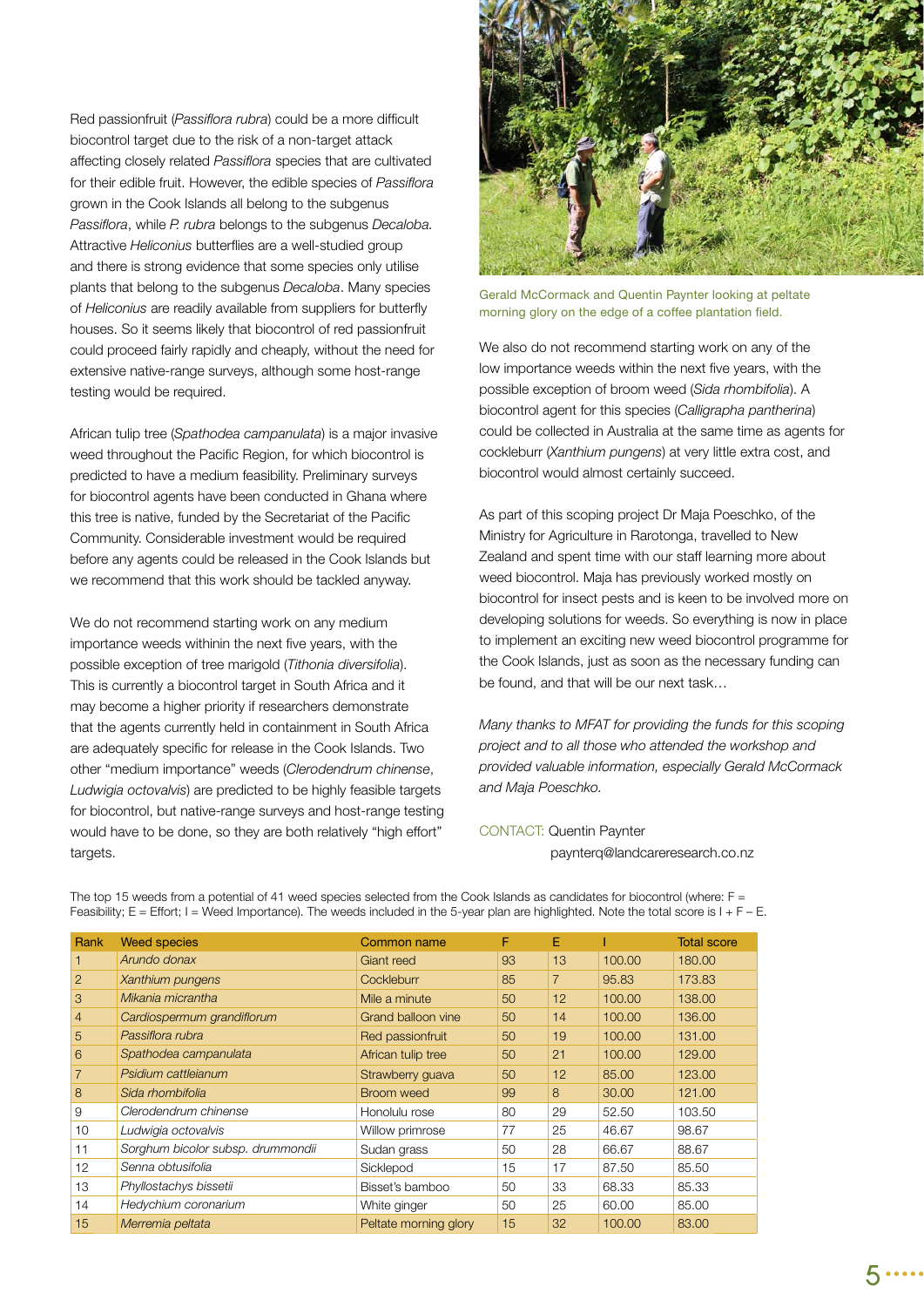Some of the challenges we have encountered trying to develop biocontrol for Japanese honeysuckle (*Lonicera japonica*) have been strange, unexpected and downright unlucky! We last reported on this project in Issue 54 after seeking the help of Professor Austin Platt to hand-pair and rear the white admiral butterfly (*Limenitis glorifica*). But even the "master mater" was unable to get the butterflies to perform. Since then, two significant events have compromised the project. Firstly, the earthquakes that struck Christchurch in September 2010 affected the containment facility where populations of potential agents were being held. We had a stem-boring longhorn beetle (*Oberea shirahatai*) and an unnamed leaf-tying moth in containment and had begun hosttesting them. We were getting good results but unfortunately both colonies were lost when the facility overheated.

Following this, the earthquake and tsunami in Japan 6 months later destroyed access to many of the collection sites used by our staff to source the insects and some of the sites were totally destroyed. In May 2011, the travel advisory recommended no travel north of Tokyo, which is where Quentin Paynter and Hugh Gourlay needed to go to restart the project. The unstable nuclear situation, in combination with the risk of ongoing aftershocks, meant it was not safe to undertake the work, and we decided to pause the Japanese honeysuckle project for a year. Because the work is seasonal, we needed to wait until June 2012 before another opportunity arose to collect and test Japanese honeysuckle agents.

The difficulties with rearing white admiral butterflies in captivity meant that host-range testing had to be done in Japan using field-collected eggs and larvae. Hugh and Quent were able to return safely to Japan in June this year and ship potential host plants from New Zealand to test the host specificity of the butterfly. The no-choice tests have now been completed and indicate that this species is sufficiently specific to honeysuckle to go ahead and apply for permission from the Environmental



White admiral adult.

Protection Authority (EPA) to release the butterfly in New Zealand. As Quent reports, "New Zealand has no native plants in the Caprifoliaceae family and so gaining permission for their release should be relatively straightforward in light of the hurdles already encountered during this project." The butterfly did successfully rear through on Himalayan honeysuckle *(Leycesteria formosa),* which is also an invasive weed in New Zealand (so a bonus), but not on the mostly commonly grown ornamental *Lonicera* (*Lonicera nitida*), which appears to have leaves that are too tough for the first-instar larvae to chew on. Other ornamental climbing forms of honeysuckle grown in gardens here with softer leaves may be attacked by the white admiral given the testing results, but attack on other *Lonicera* species in Japan has rarely been recorded and is considered exceptional. If this attack does occur, home gardeners may not mind if it means having an attractive butterfly in residence. These and other issues will be addressed in the EPA application, which will be prepared soon.

Hugh and Quent also collected some of the other potential control agents for Japanese honeysuckle. Twenty cocoons of the leaf-feeding sawfly (*Zaraea lewisii*) were collected and are now in containment in Lincoln while we wait for them to mature. We have learnt that they remain as prepupae for a long time and may need to be kept for up to 2 years before they will pupate, so it may be some time before we know if we will be able to successfully work with this species.

Some adult stem-boring beetles were collected again and have been caged on mature honeysuckle plants in the Lincoln containment facility. The inoculated plants have been busy creating plenty of sawdust so it is hoped that plenty of beetles emerge in due course to begin host testing in 2013. The leaf-tying moth has been tentatively identified by research associate John Dugdale as *Allotalanta* sp. or *Scaeosopha* sp. and it appears to be a new moth species for Japan. Eggs of the moth have been successfully reared through in containment and their offspring have been used to set up nochoice host specificity tests. "The preliminary results indicate that the moth is specific to the Caprifoliaceae family of plants but more extensive testing will be required to confirm this," says Quent. This testing will be undertaken in 2013.

Watch a video about this project (http://www.youtube.com/ landcareresearch)

CONTACT: Quentin Paynter paynterq@landcareresearch.co.nz

6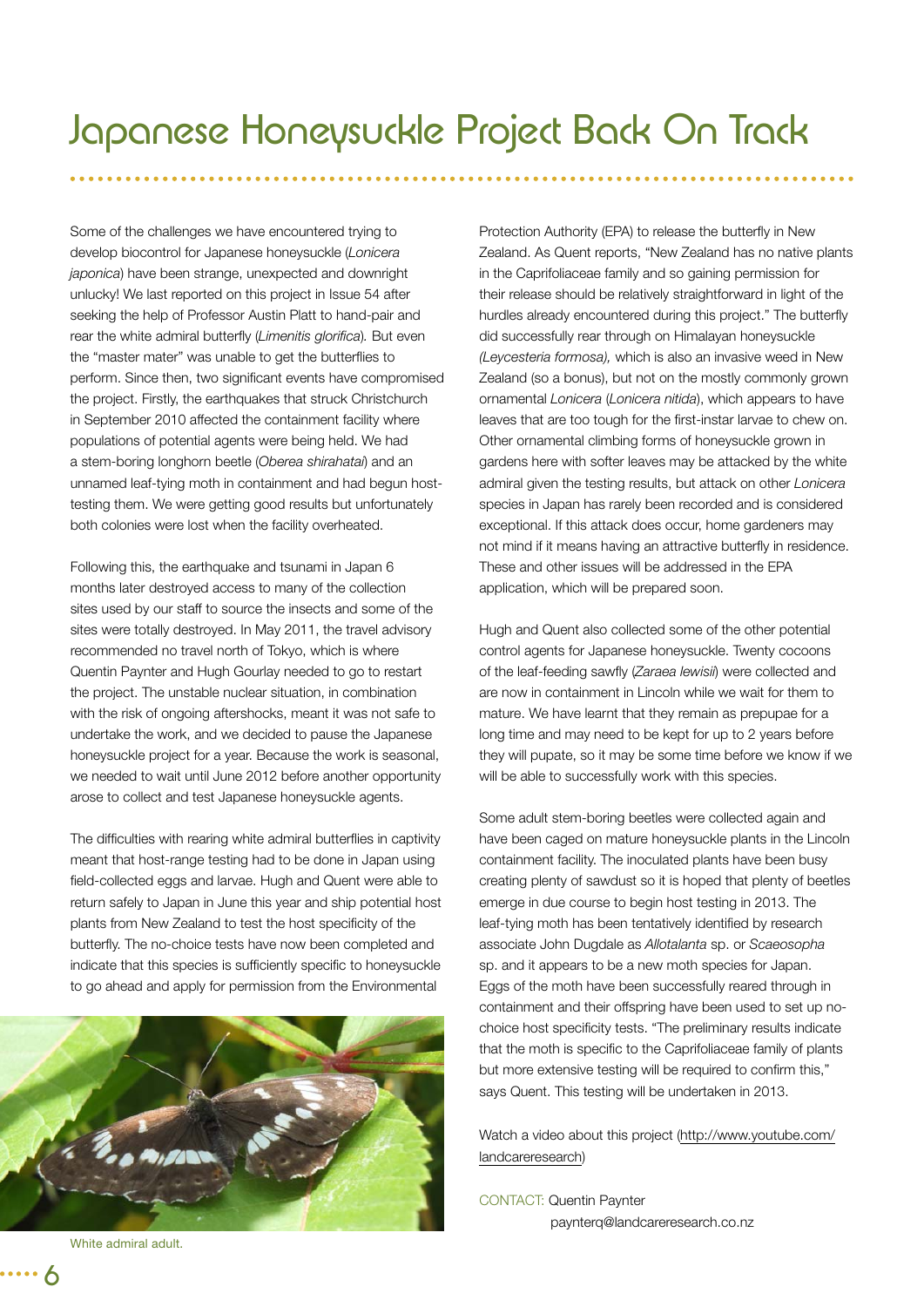## Buddleia Takes a Beating

The impact of the buddleia leaf weevil (*Cleopus japonicus*) continues to impress with some buddleia (*Buddleja davidii*) bushes being completely defoliated. Many people are beginning to notice and comment on the dramatic and widespread damage, especially in the Central North Island. Toni Withers and Michelle Watson from Scion in Rotorua have found that most damage occurs in the autumn following the main egg-laying period in late summer. They have also looked at the rate of weevil dispersal from the original release sites. Toni says, "It is very important that the weevils invade newly planted pine forests quickly and give the pines a chance to gain some height." Buddleia can withstand repeated attacks from defoliators and it is important that enough weevils hang around until the next growing season to keep up the pressure on the plants. "We are starting to see evidence of sustained control*,* with some large woody plants having died as a result of 2−3 seasons of repeated defoliation," said Toni. Forestry companies are reporting a lot of damage to plants, equivalent to what you would expect from herbicide application. Toni adds, "If this level of impact continues, this biocontrol agent could have positive economic implications for the long-term management of buddleia in forestry and natural areas in New Zealand."

Scion is developing a case study to quantify the economic and environmental benefits versus the historical costs of



Buddleia weevil adults, larvae and feeding damage.

releasing this agent. The case study will make predictions based on whether the weevil is achieving 25%, 50%, 75% or 100% control of existing buddleia populations. Simon Fowler from Landcare Research supports this approach and agrees that more analysis needs to be done to demonstrate how cost-effective successful weed biocontrol really is (see the article on page 2 of Issue 61).

Regional councils and forestry companies are now successfully introducing the weevil to other sites throughout the Central North Island. So far, the weevils have established at every site that they have been released at. Scion is keen for people to report back on the presence and performance of the weevil, especially any new outbreaks. So keep an eye out for adults in old seed heads and new flower buds next spring or look for damage on the leaves from the slug-like larvae.

CONTACT: Toni Withers toni.withers@scionresearch.com

### Summer Activities

Summer is a busy time for many biocontrol agents. Some activities you may need to schedule include:

#### Boneseed leafroller (*Tortrix* s.l. sp."chrysanthemoides")

- Check release sites for feeding shelters made by caterpillars webbing together leaves at the tips of stems. Caterpillars makes 'windows' in the leaves where they have eaten the green tissue away, leaving behind sprinkles of black frass, and the leaves may be turning brown. Small caterpillars are olive-green in colour and become darker, with two parallel rows of white spots as they mature. We would be very interested to hear if you find any severe damage to boneseed foliage.
- Caterpillars can be harvested if you find them in good numbers. Cut off infested boneseed tips and wedge them into plants at new sites. Aim to shift at least 500 caterpillars to sites where scale insects and invasive ants are not known to be present.

#### Broom gall mite (*Aceria genistae*)

- Summer is a good time to check plants at release sites for galls, which look like deformed lumps and range in size from 5 to 30 mm across. They will probably be fairly close to the release point. Occasionally galls can be found on broom that are not made by the gall mite, but these are much less dense.
- Because the mites are showing much promise, but are expected to disperse quite slowly, it will be important to plan a comprehensive redistribution programme once you have good numbers. Note that October–November is the best time for harvesting and redistribution, when mite